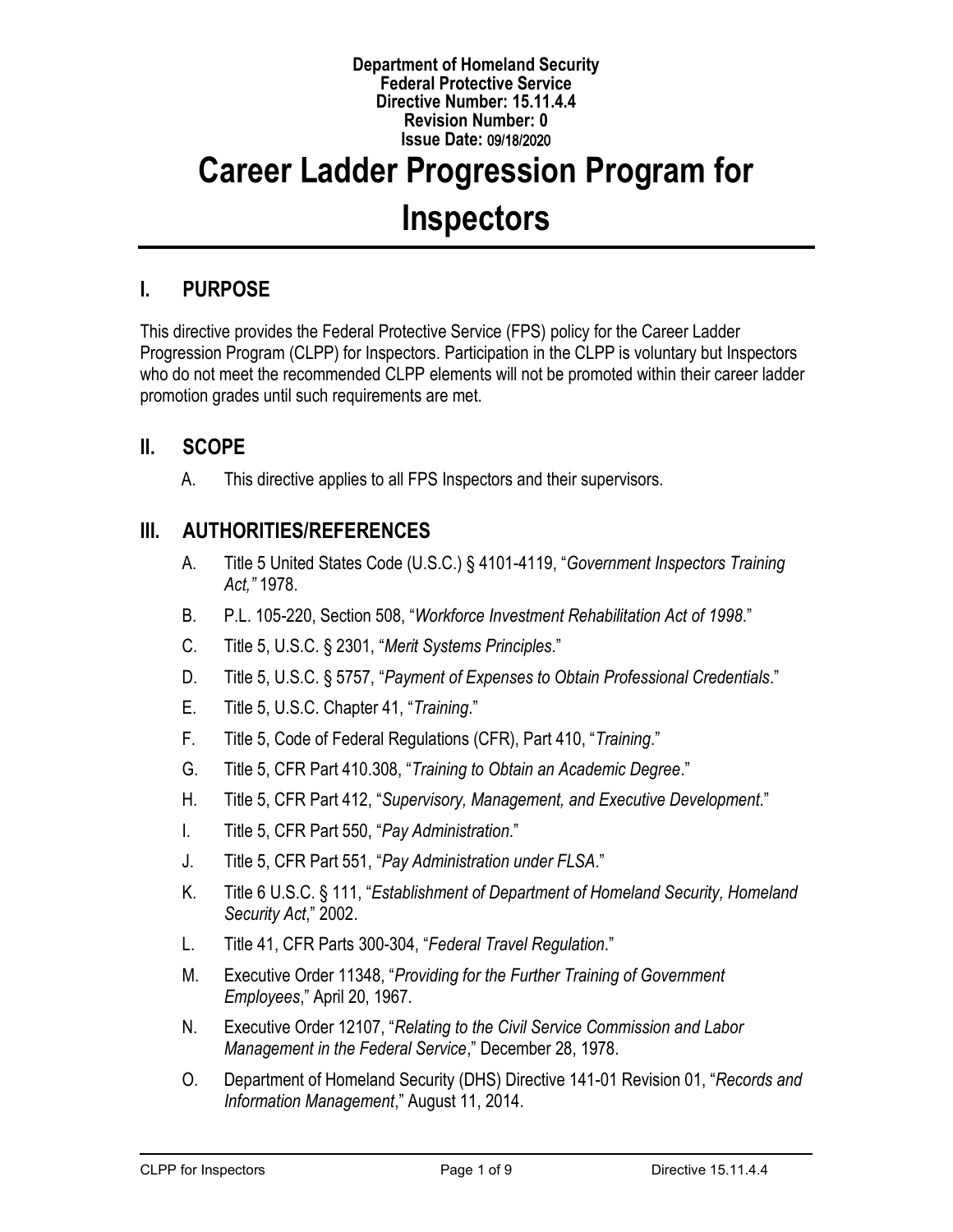- P. DHS Directive 142-02 Revision 01, "*Information Technology Integration and Management*," April 12, 2018.
- Q. DHS Directive 258-01, *"Human Capital Line of Business Integration and Management*," February 6, 2014.
- R. DHS Directive 258-02 Revision 00.1, "*Leader Development*," February 5, 2013, incorporating Change 1, September 14, 2018.
- S. DHS "*Human Capital Accountability Plan*," 2008.

# **IV. DEFINITIONS**

- A. **Assessment** is the systematic process of documenting and using empirical data on the knowledge, skills, attitudes and beliefs. Assessment is seen as a procedure instead of a product. Assessment is used during and after the instruction has taken place. Upon receiving the results of an assessment, results can be interpreted, and instruction can be altered/enhanced to improve training.
- B. **Career Progression** includes self-development expectations, such as education, training, attributes, traits and skills which provide a formalized progression outline required to advance and build a successful career to strategically align the FPS workforce.
- C. **Career Progression Requirements** are tasks to be demonstrated for continued growth as an Inspector. They are not to be used as a performance appraisal or other measure of job aptitude.
- D. **Recommended Training** is optional occupation-specific and/or agency individualized training or education which further develops, enhances, and augments career goals which continually professionalize skills and increase knowledge with the emphasis on professional development. This training, while recommended and beneficial to the career progression of an Inspector, is not a requirement at each step of the career ladder progression for promotion.
- E. **Individual Development Plan (IDP)** is a plan developed by the Inspector in coordination with the Inspector's supervisor, that identifies an Inspector's short and long-term learning and professional development goals. It may contain elective training, education, and development activities to acquire the competencies to meet career goals.
- F. **Inspector** is a sworn 1801 series member of the agency, grades GS 5-12, inclusive, who is identified as a Law Enforcement Specialist in his/her position description.
- G. **Inspector Learning** is the process of gaining knowledge, skill, and abilities by study, instruction and/or documented and successfully demonstrated experience (as documented in Attachment B). Inspector learning requests are identified in the training system of record and used in conjunction with the IDP to meet all legal, regulatory, and mission-critical requirements, and they include learning and development investments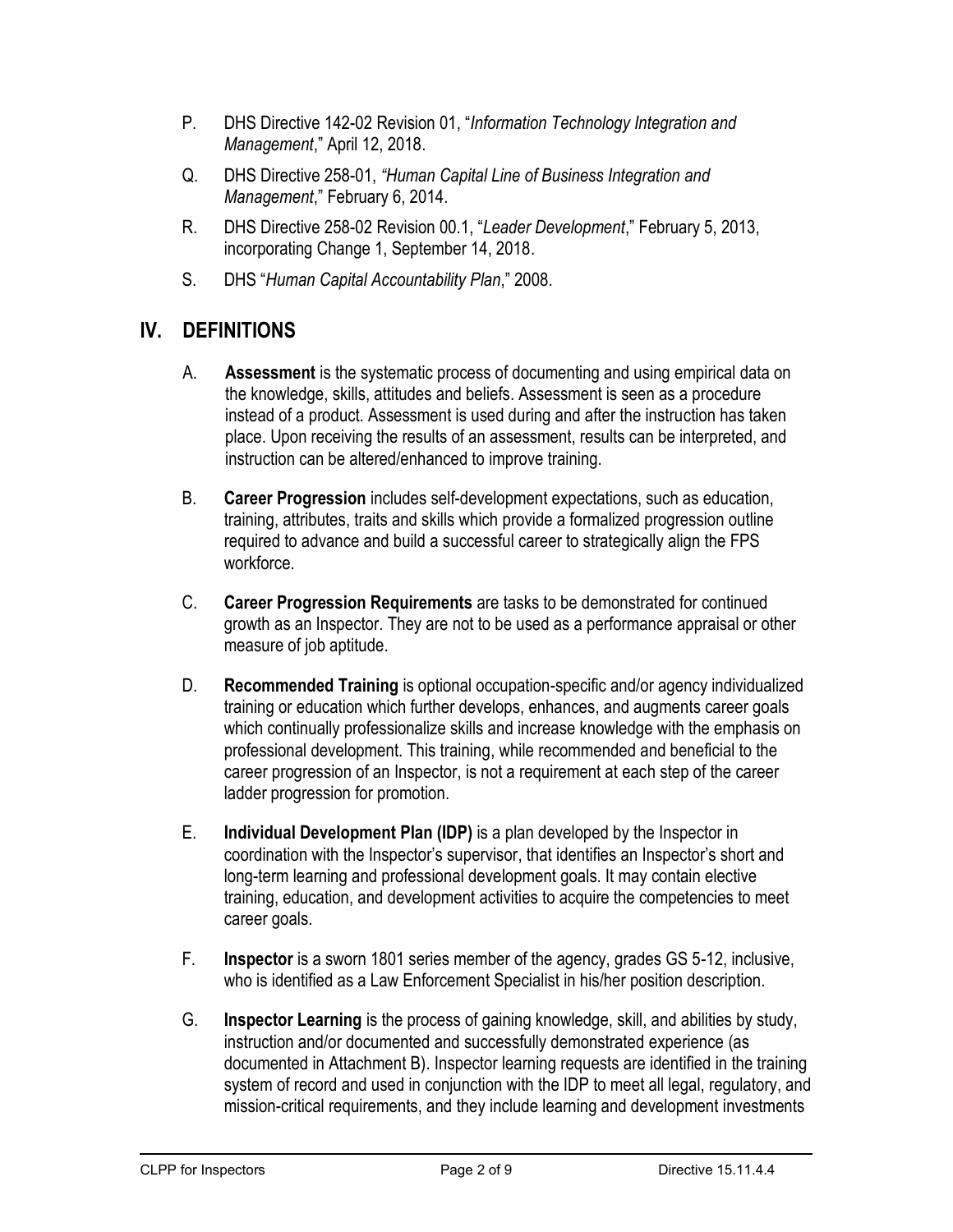that are determined to be essential for the workforce to perform optimally.

- H. **Inspector Training** is the process of providing and enrolling the Inspector in a planned, prepared, and coordinated program, course, curriculum, subject, or education in professional, technical, administrative, or other field that will improve individual and organizational performance and assist in achieving the agency's mission and performance goals.
- I. **Knowledge Check** is an evaluative device or procedure in which a sample of an examinee's knowledge in a specified domain is measured, evaluated, and scored using a standardized process against a pre-stated performance objective(s).
- J. **Mandatory Training** is training required for all Inspectors and is used to refer to training mandated for all Inspector's by directive, policy, or Department/Agency leadership.
- K. **Organizational Training Plan** is a list of all required training for all Inspectors within FPS.
- L. **Regional Training Program Manager (RTPM)** is the primary coordinator for all the training activities and initiatives within his/her assigned region.
- M. **Remedial Training** is corrective or additional training provided to an Inspector, at his/her request, to correct identified performance deficiencies and/or provide support and direction to the Inspector to meet defined criteria for his/her career progression goals.
- N. **Required Training** is occupation-specific and/or agency training requirements identified to maintain a prescribed level of proficiency and career growth. This training is required for career ladder promotion to the next grade within the Inspector's career ladder up to GS-12.
- O. **Technical Job Skills Training** is job-based skills training that provides the knowledge, skills, and attitudes needed to perform specific job tasks. It measures the level of skill or knowledge that has been achieved.
- P. **Training Academy Management System (TAMS**) is the central automated management system to schedule, record, and track training requirements for FPS employees; it provides a standardized method of managing various academies and training activities, course curriculum, registration, evaluation, student transcripts, and records.

# **V. RESPONSIBILITIES**

- A. The **Deputy Director, Training and Professional Development (DD TPD):**
	- 1. Oversees the FPS CLPP by establishing FPS policies, requirements, and expectations related to workforce development, including Inspector learning and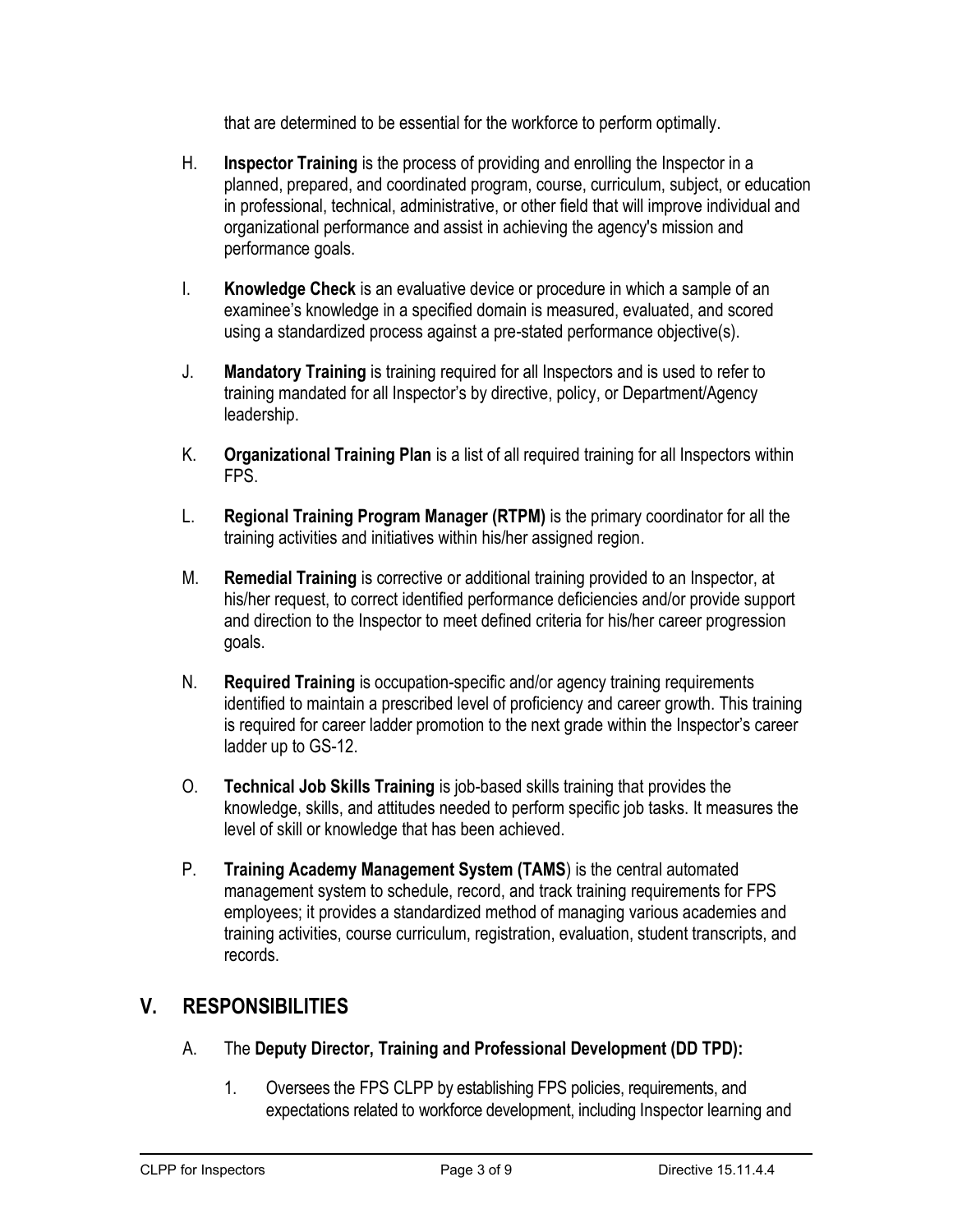development, except where specifically excluded by law orregulation;

- 2. Determines which Inspector learning and development functions, practices, and strategies are required for career ladder promotion; and
- 3. Leads the development of learning and development strategy, and establishes policies, guidance, and oversight of the analysis, design, development, implementation, and evaluation of learning and development programs.

#### B. The **Deputy Director, Resource Management (DD RM):**

- 1. Establishes strategic planning mechanisms, responsibilities, administrative processes, and policies regarding stewardship of the career ladder programs; and
- 2. Develops practices that enable FPS to monitor and meet policy oversight of administration requirements and objectives for all human capital related matters.

#### C. The **Workforce Planning Division (WPD):**

- 1. Provides human capital direction and guidance to the Regions and Divisions on the CLPP;
- 2. Is the CLPP Subject Matter Expert (SME) for FPS on all human capital requirements;
- 3. Is the primary CLPP administrative process official for any human capital related issues or disputes between the RTPM, supervisors, and employees; and
- 4. Delivers all responses or decisions involving human capital related matters to the Regional Directors (RDs), Division Directors, RTPMs, supervisors, and employees in writing.

#### D. The **National Training Academy Division (NTAD):**

- 1. Identifies and approves instructional materials, courses, and other shared activities for promoting efficiency, consistency, and quality in learning and development activities, to include programs that promote workforce readiness to meet missionrelated performance requirements;
- 2. Facilitates the sharing of best practices across the FPS learning and development community, and advocates innovation by fostering collaboration, enabling FPSwide solutions for shared challenges, and promoting a culture of continuous learning;
- 3. Provides centrally managed or sponsored learning and development programs for Inspector participation that address a common need and benefit for FPS;
- 4. Is the CLPP SME for FPS on all training requirements;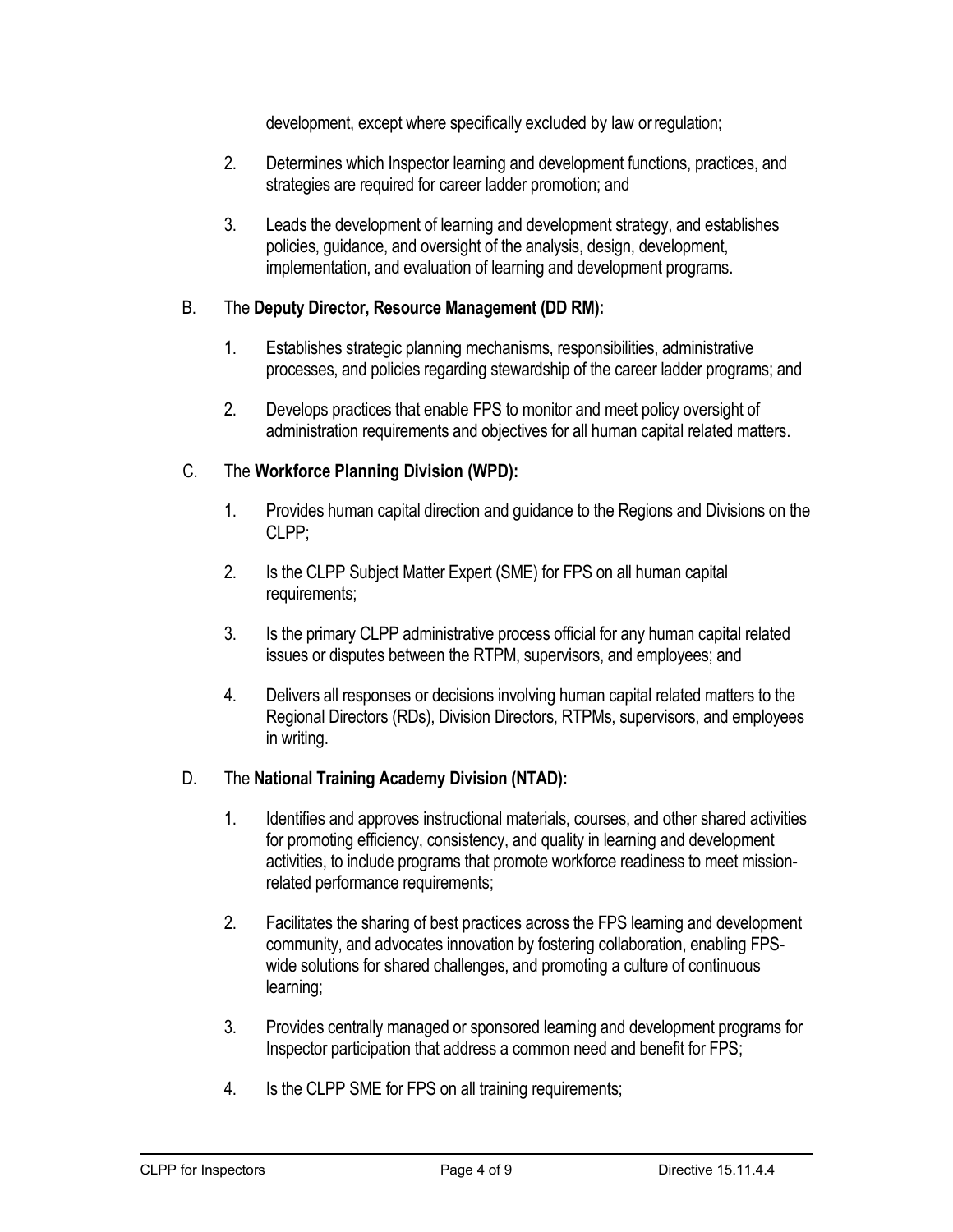- 5. Is the primary CLPP administrative process official for any training related issues or disputes between the RTPM, supervisors, and employees;
- 6. Serves as the CLPP National Counselor; and
- 7. Delivers all responses or decisions involving training related matters to the RDs, Division Directors, RTPMs, supervisors, and employees in writing.

#### E. **Regional Training Program Managers (RTPMs):**

- 1. Serve as regional advocates for learning and development efforts of Inspectors promoting consistency and effectiveness within FPS;
- 2. Manage and oversee, in conjunction with supervisors, the CLPP requirements for individual Inspectors annual training needs;
- 3. Identify and implement individual Inspector learning and development strategies and programs that promote workforce readiness to meet CLPP requirements;
- 4. Engage in ongoing development discussions with FPS staff throughout the year to cultivate an environment of continuous learning, both formal and informal, to ensure each Inspector has the requisite knowledge, skills and abilities as defined in their CLPP requirements;
- 5. Encourage Inspectors to learn and develop critical elements of the CLPP;
- 6. Advocate for necessary resources to provide meaningful development for Inspectors to meet their annual career ladder promotion requirements and or remedial training;
- 7. Coordinate with Human Capital to ensure timely and accurate submission of career ladder promotion; and
- 8. Oversee the administration of knowledge checks used to measure an Inspector's compliance with a task standard.

#### F. **Supervisors:**

- 1. Provide adequate worktime for Inspectors engaged in a developmental career ladder activity and necessary remedial training, subject to operational needs;
- 2. Implement practices to encourage Inspectors to apply their new knowledge and skills to meet both recommended and mandatory career ladder progression requirements;
- 3. Meet with an Inspector to review their self-assessment and develop the Individual Development Plan (IDP);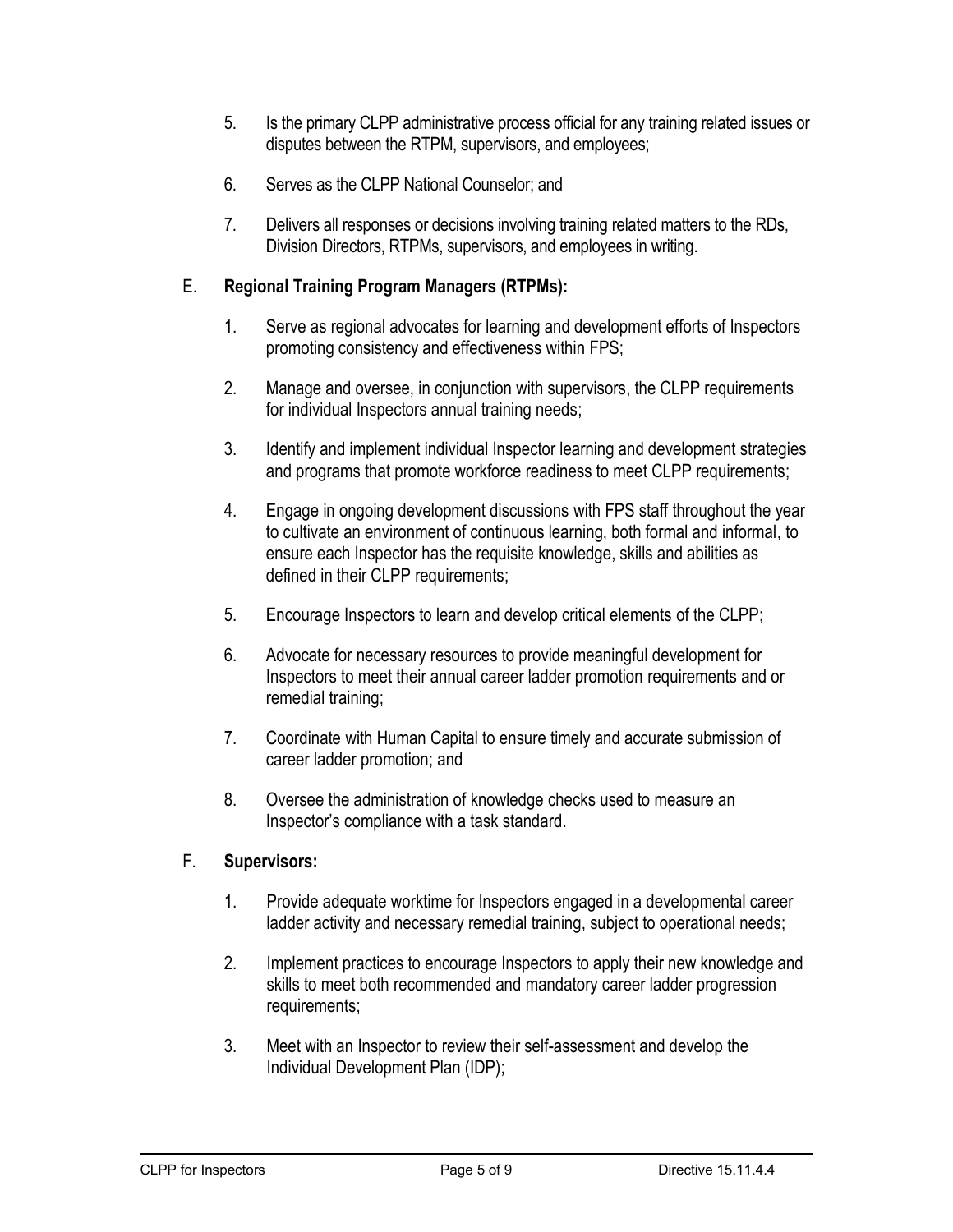- 4. Review individual Inspector development needs, as set out in the Career Path Requirements of an Inspector (Attachment B), for mandatory and recommended requirements, and provide remedial training opportunities as requested by the Inspector;
- 5. Ensure and verify required career progression requirements are documented and/or demonstrated, input, and updated in the system of record in a timely manner to meet annual career ladder promotion requirements for Inspectors; and
- 6. Ensure timely coordination through the RTPM and regional Human Capital personnel to ensure that Inspectors have completed mandatory requirements for their current grades and that results are documented in TAMS or Learning Management System (LMS) of record in order to receive career ladder promotion when eligible.

#### G. **FPS Inspectors who voluntarily participate in the Career Ladder Progression Program:**

- 1. Take ownership of his/her own career and professional development;
- 2. Comply with all occupation, grade, and agency-specific training and education requirements relating to Inspector development as established in law, regulation, or agency policy and understand the requirements and expectations of the CLPP;
- 3. Conduct a self-assessment of knowledge, skills, and abilities for self-awareness of professional needs using worksheets included in Attachment A and consider formal and informal feedback from supervisors and peers;
- 4. Propose learning and development programs, courses, and/or activities that align with job requirements individual development needs, and short and longterm goals;
- 5. Present written justification for these activities to supervisor for approval, utilize the IDP to support their CLPP;
- 6. Participate in quarterly performance feedback reviews with supervisors;
- 7. Complete learning and development activities in a timely manner and adhering to any post-activity requirements, such as evaluation and reporting completion of training and/or education; and
- 8. Ensure all training documentation is submitted and uploaded in TAMS or the LMS of record.

#### H. **Human Capital Personnel:**

1. Coordinate with RTPMs to ensure mandatory requirements of the Career Path of an Inspector for each grade are met prior to submission of an Inspector's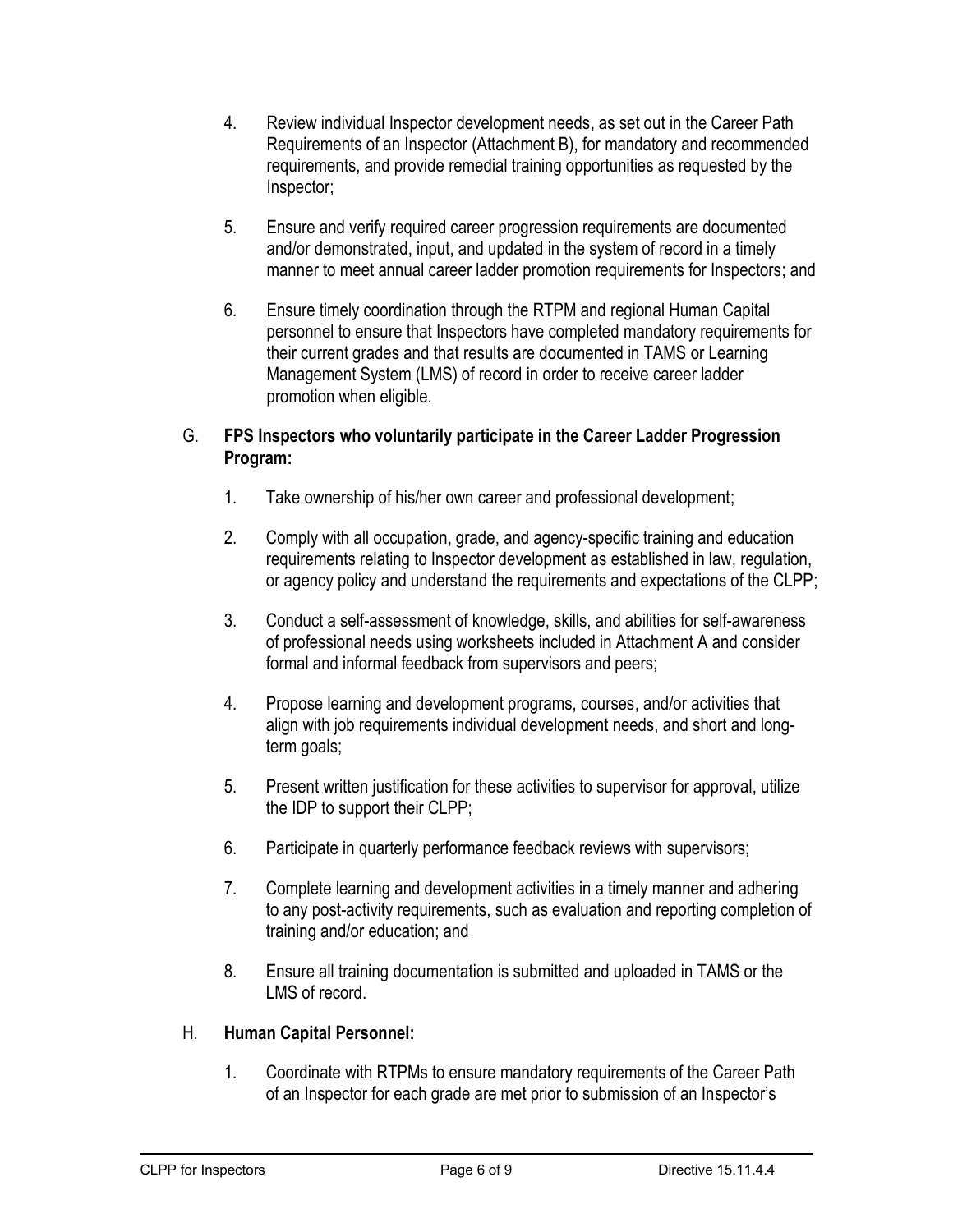career ladder promotion to the next grade;

- 2. Coordinate with the supervisor to ensure the Inspector has met the minimum performance requirements for promotion; and
- 3. Ensure timely career ladder promotions are completed if mandatory requirements of the Inspector's Career Ladder Progression Plan are met.

## **VI. POLICY AND REQUIREMENTS**

- A. Training is not the solution to every workforce capability requirement. Inspectors are expected to take ownership of their own careers and professional development. To support their efforts and to ensure Inspectors are afforded every opportunity for success, supervisors and senior management must ensure that Inspectors are thoroughly familiar with, and are afforded the opportunity to, meet grade level requirements and to use career development opportunities that support the Mission of FPS and professional development of individual Inspectors along their career ladder progression.
- B. The FPS Career and Professional Development Guide (Attachment A) is a tool that describes a spectrum of development opportunities for Inspectors and first line supervisors and is an important employee management tool.
- C. The Career Path Requirements for Inspectors (Attachment B) provides the specific components of the CLPP for Inspectors in grades 7, 9, 11, and 12. All tasks listed as mandatory must be completed after the Field Training and Evaluation Program (FTEP) within the current GS level, prior to receiving a recommendation and authorization for advancement to the next grade level.

#### D. **Career Ladder Progression Program**

- 1. Requirements may change as additional training and development opportunities are identified or offered, or as operational needs of the agency change.
- 2. An Inspector who chooses to participate in the CLPP process, who was hired prior to June 1, 2019, is allowed a minimum of one year from their EOD anniversary date to complete the next CLPP requirements.
- 3. Components of the program include a series of mandatory and recommended training and professional development; and tasks associated with competencies, performance goals, position description, and overlapping.
- 4. Tasks listed are accompanied by a purpose statement to explain why the task is important to the Inspector's development and a standard to define what is required to complete the task. Standards may include knowledge checks, written papers, documentation of task completion, and observation of a implementing a task.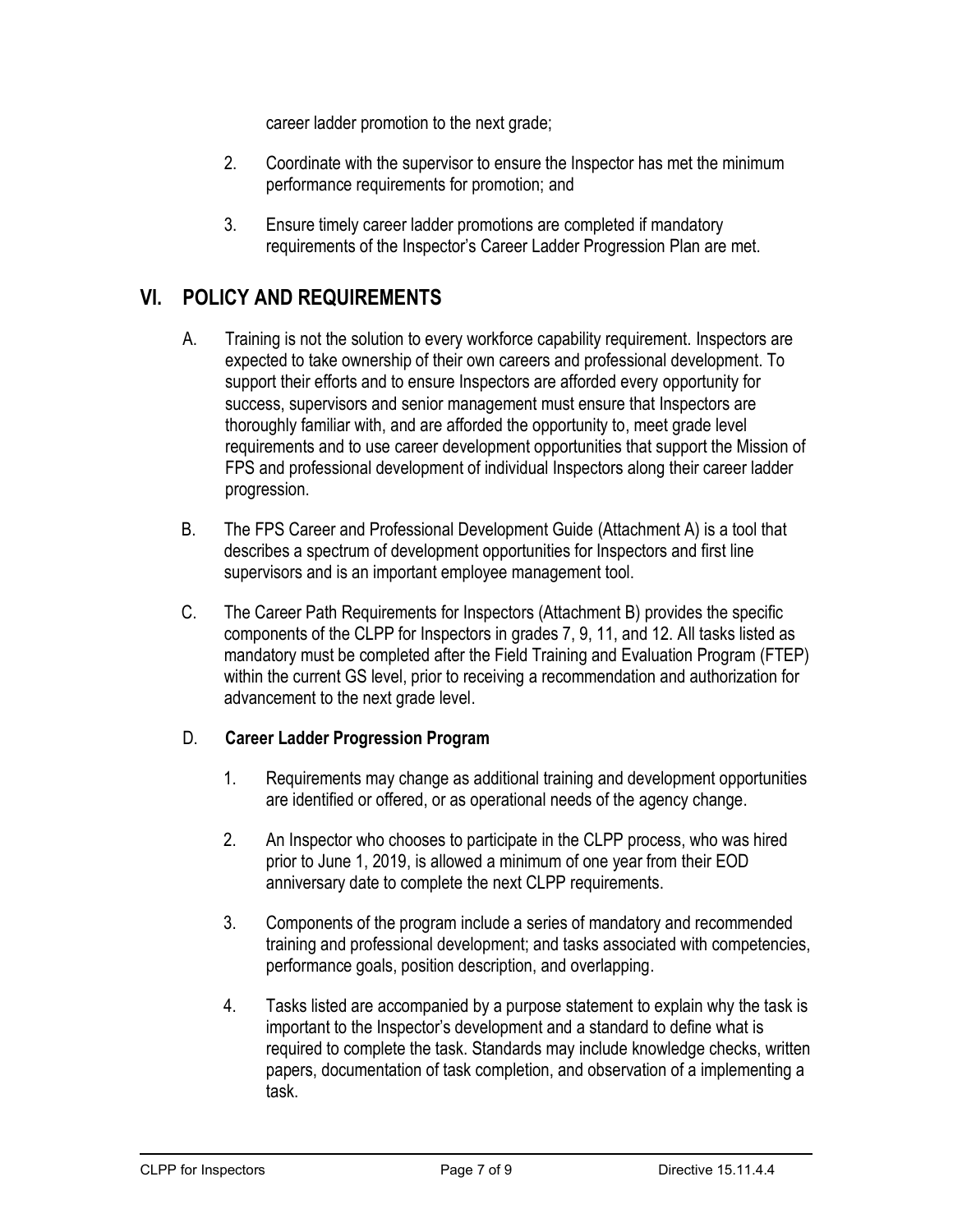- 5. Program components listed as recommended are encouraged to be completed and may enhance advancement. However, they are not required for promotion to next grade. They may be used to satisfy multiple proficiency requirements and are cumulative throughout the career ladder progression program.
- 6. Completion of some training requirements is dependent upon available resources. As such, resources are prioritized as follows for training:
	- a. Required by law, regulation, and/or FPS or Department policy;
	- b. Required by FPS to meet mission-critical duties and tasks;
	- c. Needed to prepare an Inspector for the next grade within a career ladder and is part of a development program; and
	- d. Training that is for developing workforce skills needed to meet emerging demands.
- 7. Inspectors must have mastery of all approved CLPP requirements, at each grade, and pass all provided CLPP Knowledge Checks with a minimum 70% passing score.
- 8. Supervisors and/or RTPMs shall, if requested by the Inspector, provide remedial training, or coordinate with a regional or TPD CLPP SME to provide remediation training, to the Inspector. SMEs will ensure that the Inspector is aware of the identified questions or processes the Inspector needs to review to pass the Knowledge Check that they failed to meet.
- 9. CLPP Requirements of the Inspector will not be used during a performance appraisal or other measure of job aptitude.
- 10. All career ladder progression activities, both recommended and mandatory, will be tracked in TAMS or a similar FPS approved LMS. This includes the following to be documented in the Inspector's account in a timely manner:
	- a. The request, approval, and completion of all training programs or activities, either internal or external;
	- b. Establishing, approval, and capture Knowledge Checks; and
	- c. Documented and demonstrated behavior; and
	- d. Written essays.

#### E. **Individual Development Plans**

1. IDPs serve as a tool to document the Inspector's required training, learning, and development experiences needed to achieve short and long-term goals to help